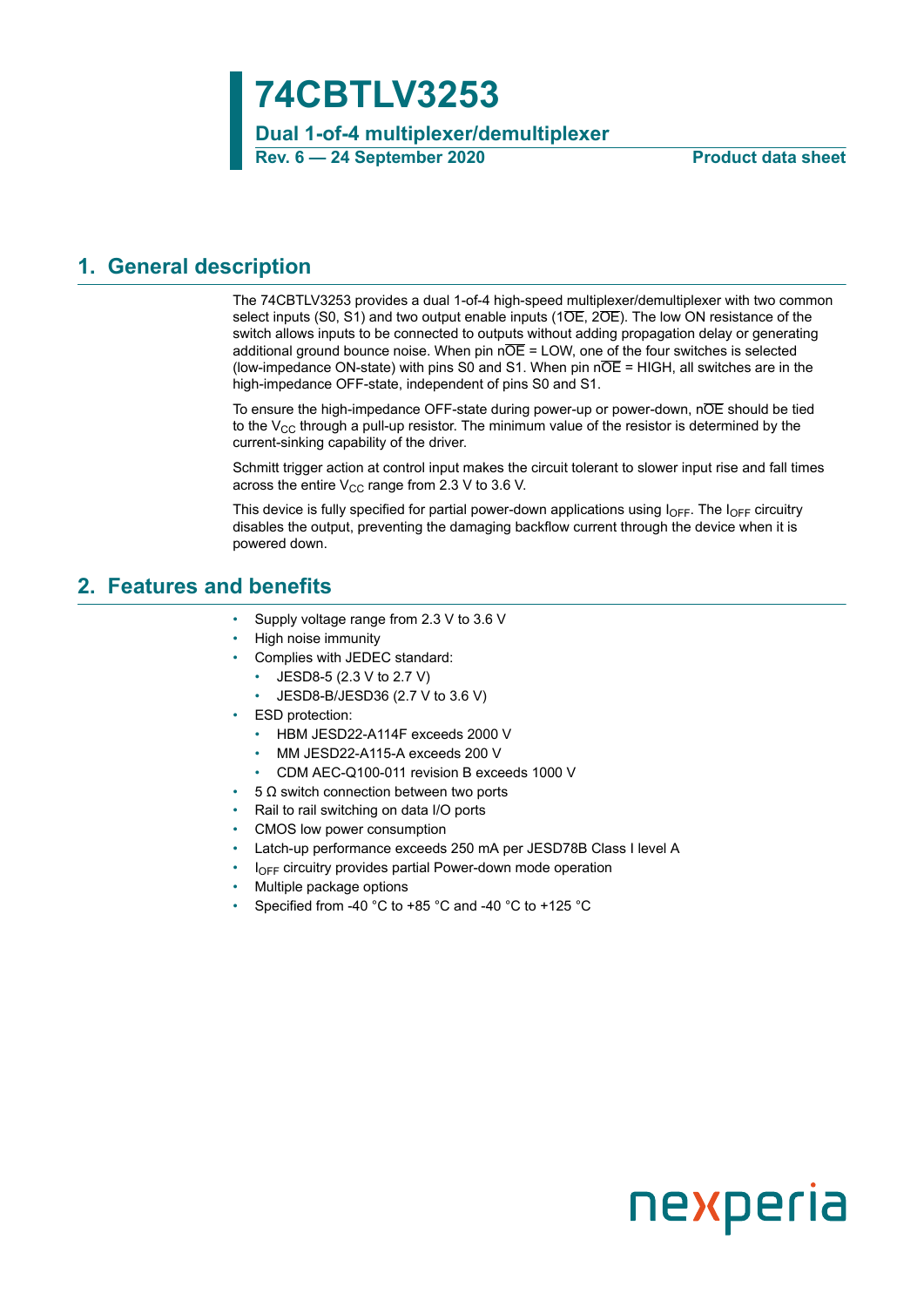# <span id="page-1-1"></span><span id="page-1-0"></span>**3. Ordering information**

| <b>Table 1. Ordering information</b> |                   |                  |                                                                                                                                                  |                |  |  |  |  |
|--------------------------------------|-------------------|------------------|--------------------------------------------------------------------------------------------------------------------------------------------------|----------------|--|--|--|--|
| Type number                          | Package           |                  |                                                                                                                                                  |                |  |  |  |  |
|                                      | Temperature range | <b>Name</b>      | <b>Description</b>                                                                                                                               | <b>Version</b> |  |  |  |  |
| 74CBTLV3253D                         | -40 °C to +125 °C | SO <sub>16</sub> | plastic small outline package; 16 leads;<br>body width 3.9 mm                                                                                    | SOT109-1       |  |  |  |  |
| 74CBTLV3253DS                        | -40 °C to +85 °C  | SSOP16 [1]       | plastic shrink small outline package; 16 leads;<br>body width 3.9 mm; lead pitch 0.635 mm                                                        | SOT519-1       |  |  |  |  |
| 74CBTLV3253PW                        | -40 °C to +125 °C | TSSOP16          | plastic thin shrink small outline package; 16 leads;<br>body width 4.4 mm                                                                        | SOT403-1       |  |  |  |  |
| 74CBTLV3253BQ                        | -40 °C to +125 °C | DHVOFN16         | plastic dual in-line compatible thermal enhanced<br>very thin quad flat package; no leads; 16 terminals;<br>body $2.5 \times 3.5 \times 0.85$ mm | SOT763-1       |  |  |  |  |

[1] Also known as QSOP16.

# <span id="page-1-2"></span>**4. Functional diagram**

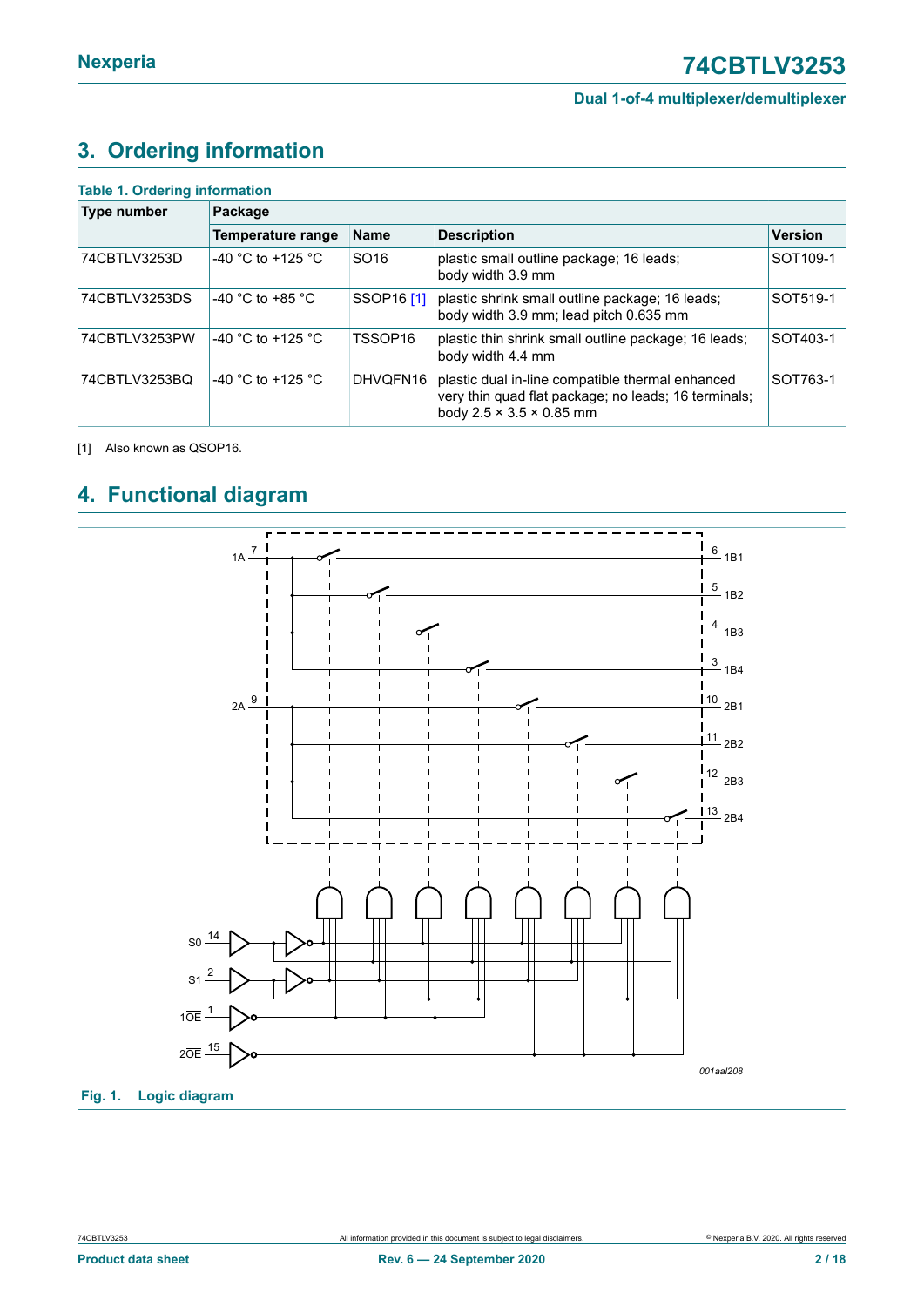## <span id="page-2-0"></span>**5. Pinning information**



### <span id="page-2-1"></span>**5.1. Pinning**

### <span id="page-2-2"></span>**5.2. Pin description**

### **Table 2. Pin description**

| Symbol         | Pin            | <b>Description</b>               |
|----------------|----------------|----------------------------------|
| 10E, 20E       | 1, 15          | output enable input (active LOW) |
| $\vert$ SO, S1 | 14, 2          | select input                     |
| 1B1 to 1B4     | 6, 5, 4, 3     | B input/output                   |
| 2B1 to 2B4     | 10, 11, 12, 13 | B input/output                   |
| <b>GND</b>     | 8              | ground (0 V)                     |
| 1A, 2A         | 7,9            | A input/output                   |
| $V_{CC}$       | 16             | supply voltage                   |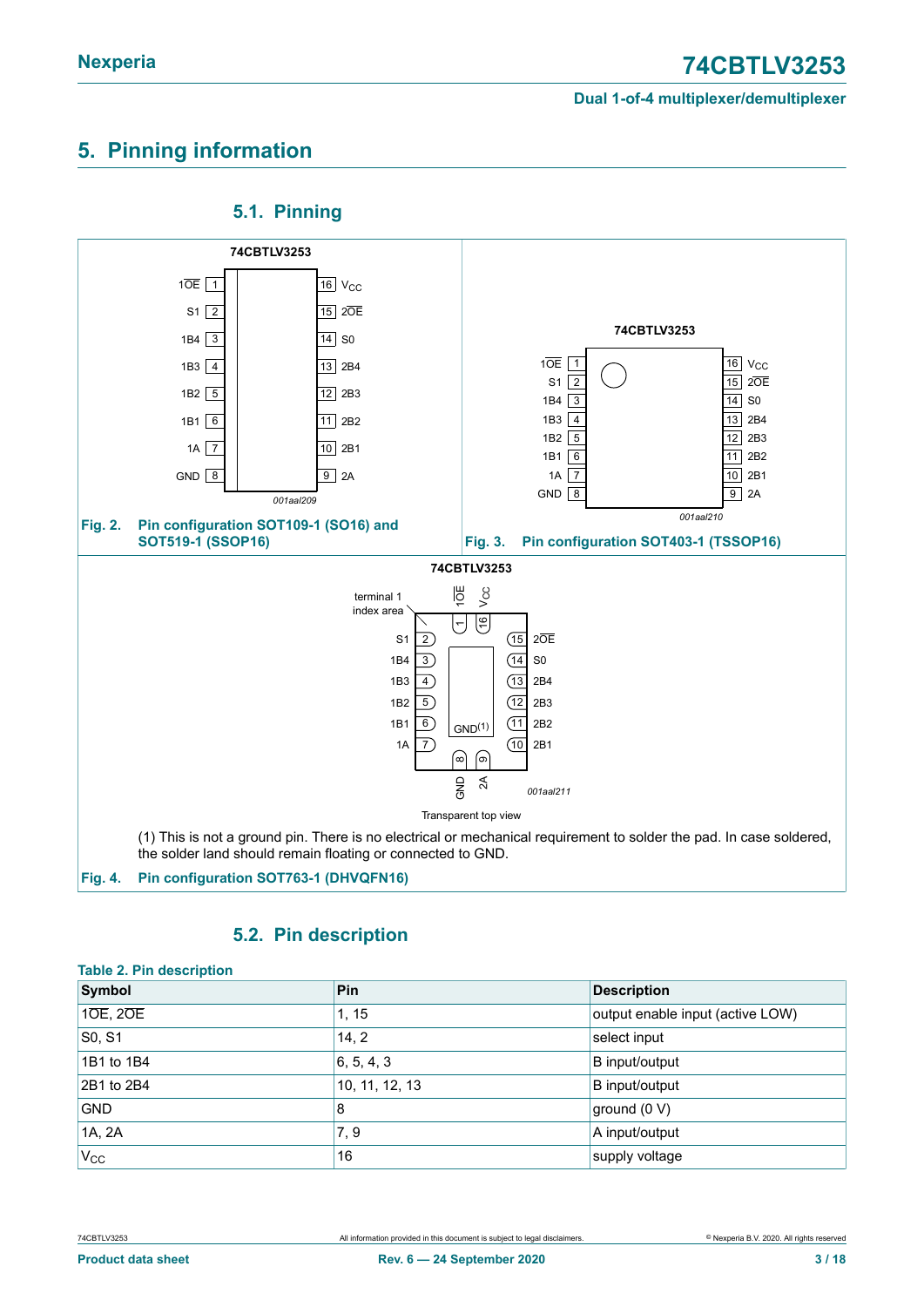### <span id="page-3-2"></span><span id="page-3-0"></span>**6. Functional description**

#### **Table 3. Function table**

*H = HIGH voltage level; L = LOW voltage level.*

| Inputs |     | <b>Function switch</b> |                 |                         |
|--------|-----|------------------------|-----------------|-------------------------|
| 10E    | 2OE | S <sub>1</sub>         | SO <sub>2</sub> |                         |
|        | н   |                        | ∧               | disconnect 2A and 2Bn   |
| ΙH     |     |                        |                 | disconnect 1A and 1Bn   |
|        |     |                        |                 | 1A to 1B1 and 2A to 2B1 |
|        |     |                        | Н               | 1A to 1B2 and 2A to 2B2 |
|        |     | н                      |                 | 1A to 1B3 and 2A to 2B3 |
|        |     | н                      | Н               | 1A to 1B4 and 2A to 2B4 |

### <span id="page-3-3"></span>**7. Limiting values**

#### <span id="page-3-1"></span>**Table 4. Limiting values**

In accordance with the Absolute Maximum Rating System (IEC 60134). Voltages are referenced to GND (ground = 0 V).

|                       | Symbol Parameter        | <b>Conditions</b>                      | Min                      | <b>Max</b>               | <b>Unit</b>  |
|-----------------------|-------------------------|----------------------------------------|--------------------------|--------------------------|--------------|
| V <sub>CC</sub>       | supply voltage          |                                        | $-0.5$                   | $+4.6$                   | V            |
| $V_{I}$               | input voltage           | control inputs<br>[1]                  | $-0.5$                   | $+4.6$                   | ΙV           |
| <b>V<sub>SW</sub></b> | switch voltage          | enable and disable mode<br>$[2]$       | $-0.5$                   | $V_{\rm CC}$ + 0.5   V   |              |
| $I_{IK}$              | input clamping current  | $V_1 < -0.5 V$                         | -50                      | $\overline{\phantom{0}}$ | l mA         |
| $I_{SK}$              | switch clamping current | $V_1$ < -0.5 V                         | -50                      | $\blacksquare$           | mA           |
| $I_{SW}$              | switch current          | $V_{SW} = 0 V$ to $V_{CC}$             | $\overline{\phantom{a}}$ | ±128                     | l mA         |
| $ I_{CC} $            | supply current          |                                        | $\overline{\phantom{a}}$ | $+100$                   | ImA          |
| $I_{GND}$             | ground current          |                                        | $-100$                   | $\overline{\phantom{a}}$ | mA           |
| $T_{\text{stg}}$      | storage temperature     |                                        | -65                      | $+150$                   | $^{\circ}$ C |
| $P_{\text{tot}}$      | total power dissipation | $T_{amb}$ = -40 °C to +125 °C<br>$[3]$ | $\overline{\phantom{a}}$ | 500                      | mW           |

[1] The minimum input voltage rating may be exceeded if the input clamping current ratings are observed.

[2] The switch voltage ratings may be exceeded if switch clamping current ratings are observed

[3] For SOT109-1 (SO16) package:  $P_{tot}$  derates linearly with 12.4 mW/K above 110 °C.

For SOT519-1 (SSOP16) packages: P<sub>tot</sub> derates linearly with 8.5 mW/K above 91 °C. For SOT403-1 (TSSOP16) package: P<sub>tot</sub> derates linearly with 8.5 mW/K above 91 °C.

For SOT763-1 (DHVQFN16) package: P<sub>tot</sub> derates linearly with 11.2 mW/K above 106 °C.

### <span id="page-3-4"></span>**8. Recommended operating conditions**

|                     | Symbol Parameter                    |                           |       |              |      |  |  |  |
|---------------------|-------------------------------------|---------------------------|-------|--------------|------|--|--|--|
|                     |                                     | <b>Conditions</b>         | Min   | Max          | Unit |  |  |  |
| $"V_{\rm CC}$       | supply voltage                      |                           | 2.3   | 3.6          |      |  |  |  |
| $V_{1}$             | input voltage                       |                           | 0     | 3.6          |      |  |  |  |
| $V_{SW}$            | switch voltage                      | enable and disable mode   | 0     | $V_{\rm CC}$ |      |  |  |  |
| l <sub>amb</sub>    | ambient temperature                 |                           | $-40$ | $+125$       | °C   |  |  |  |
| $\Delta t/\Delta V$ | input transition rise and fall rate | $V_{CC}$ = 2.3 V to 3.6 V | 0     | 200          | ns/V |  |  |  |

[1] Applies to control signal levels.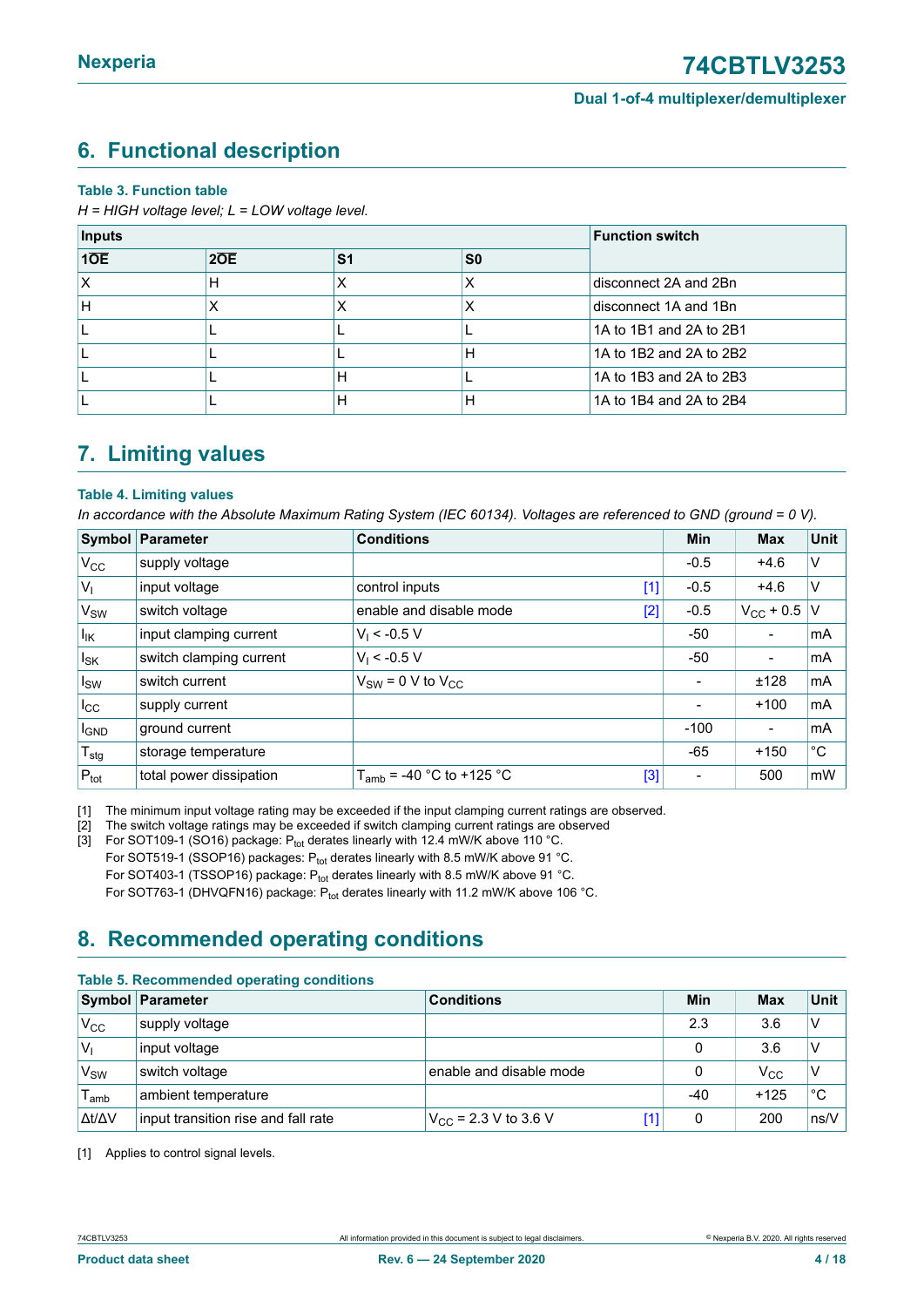# <span id="page-4-3"></span><span id="page-4-0"></span>**9. Static characteristics**

### **Table 6. Static characteristics**

*At recommended operating conditions voltages are referenced to GND (ground = 0 V).*

|                     | Symbol Parameter             | <b>Conditions</b>                                                                                                                            |                          | $T_{amb}$ = -40 °C to +85 °C |                |                | $T_{amb}$ = -40 °C<br>to $+125$ °C |    |
|---------------------|------------------------------|----------------------------------------------------------------------------------------------------------------------------------------------|--------------------------|------------------------------|----------------|----------------|------------------------------------|----|
|                     |                              |                                                                                                                                              | Min                      | <b>Typ [1]</b>               | <b>Max</b>     | Min            | <b>Max</b>                         |    |
| V <sub>IH</sub>     | HIGH-level input             | $V_{\rm CC}$ = 2.3 V to 2.7 V                                                                                                                | 1.7                      |                              | $\blacksquare$ | 1.7            | $\blacksquare$                     | V  |
|                     | voltage                      | $V_{CC}$ = 3.0 V to 3.6 V                                                                                                                    | 2.0                      | $\blacksquare$               | $\blacksquare$ | 2.0            | $\blacksquare$                     | V  |
| $V_{IL}$            | LOW-level input              | $V_{\rm CC}$ = 2.3 V to 2.7 V                                                                                                                | $\blacksquare$           | $\blacksquare$               | 0.7            |                | 0.7                                | V  |
|                     | voltage                      | $V_{CC}$ = 3.0 V to 3.6 V                                                                                                                    |                          |                              | 0.9            | $\blacksquare$ | 0.9                                | V  |
| h                   | input leakage<br>current     | pin nOE; $V_1$ = GND to $V_{CC}$ ;<br>$V_{CC}$ = 3.6 V                                                                                       |                          |                              | ±1             |                | ±20                                | μA |
| $I_{S(OFF)}$        | OFF-state<br>leakage current | $V_{CC}$ = 3.6 V; see Fig. 5                                                                                                                 | $\overline{\phantom{a}}$ |                              | ±1             |                | ±20                                | μA |
| $I_{S(ON)}$         | ON-state leakage<br>current  | $V_{CC}$ = 3.6 V; see Fig. 6                                                                                                                 | $\blacksquare$           |                              | ±1             |                | ±20                                | μA |
| $I_{OFF}$           | power-off leakage<br>current | $V_1$ or $V_0$ = 0 V to 3.6 V; $V_{CC}$ = 0 V                                                                                                | $\blacksquare$           | $\overline{a}$               | ±10            |                | ±50                                | μA |
| $I_{\rm CC}$        | supply current               | $V_1$ = GND or $V_{CC}$ ; $I_0$ = 0 A;<br>$V_{SW}$ = GND or $V_{CC}$ ; $V_{CC}$ = 3.6 V                                                      |                          |                              | 10             |                | 50                                 | μA |
| $\Delta I_{\rm CC}$ | additional supply<br>current | pin nOE; $V_1 = V_{CC} - 0.6 V$ ;<br>$V_{SW}$ = GND or $V_{CC}$ ; $V_{CC}$ = 3.6 V;<br>One input at 3 V, other inputs at<br>$V_{CC}$ or GND. | $\overline{\phantom{0}}$ | $\overline{\phantom{a}}$     | 300            |                | 2000                               | μA |
| C <sub>1</sub>      | input capacitance            | pin n $\overline{OE}$ ; V <sub>CC</sub> = 3.3 V;<br>$V_1 = 0$ V to 3.3 V                                                                     | $\overline{a}$           | 0.9                          | $\blacksquare$ |                | $\overline{\phantom{a}}$           | pF |
| $C_{S(OFF)}$        | OFF-state<br>capacitance     | $V_{CC}$ = 3.3 V; V <sub>i</sub> = 0 V to 3.3 V                                                                                              | $\blacksquare$           | 5.2                          |                |                |                                    | pF |
| $C_{S(ON)}$         | ON-state<br>capacitance      | $V_{CC}$ = 3.3 V: V <sub>i</sub> = 0 V to 3.3 V                                                                                              | $\blacksquare$           | 20.0                         |                |                |                                    | pF |

[1] All typical values are measured at  $T_{amb}$  = 25 °C.

### <span id="page-4-4"></span><span id="page-4-2"></span>**9.1. Test circuits**

<span id="page-4-1"></span>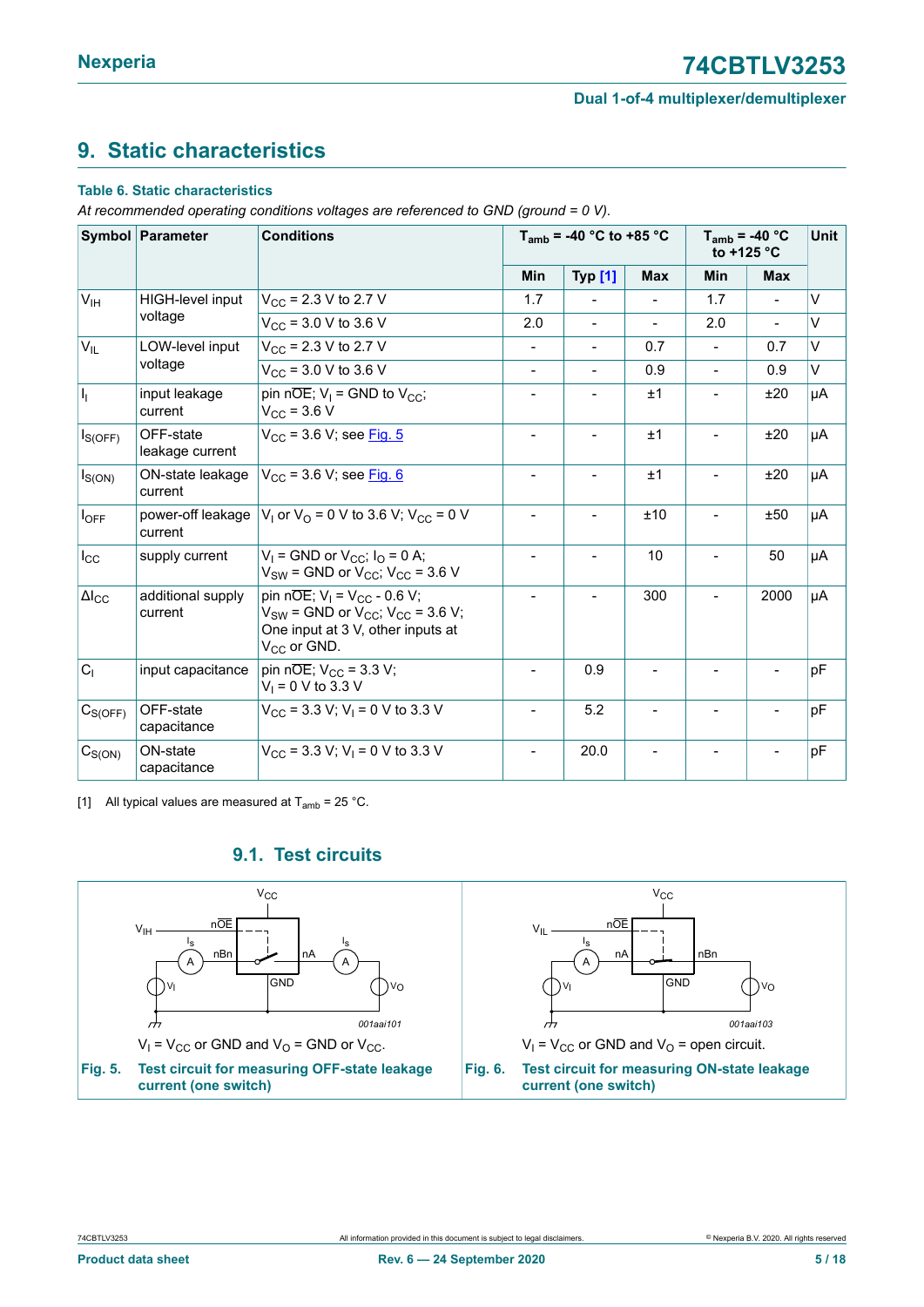### <span id="page-5-3"></span><span id="page-5-1"></span>**9.2. ON resistance**

#### **Table 7. Resistance** R<sub>ON</sub>

At recommended operating conditions; voltages are referenced to GND (ground = 0 V); for test circuit see [Fig. 7](#page-5-0).

|          | Symbol Parameter | <b>Conditions</b>                                                |            | $T_{amb}$ = -40 °C to +85 °C |            | $T_{amb}$ = -40 °C to +125 °C | Unit       |    |
|----------|------------------|------------------------------------------------------------------|------------|------------------------------|------------|-------------------------------|------------|----|
|          |                  |                                                                  | <b>Min</b> | <b>Typ [1]</b>               | <b>Max</b> | <b>Min</b>                    | <b>Max</b> |    |
| $R_{ON}$ | ON resistance    | [2]<br>$V_{\rm CC}$ = 2.3 V to 2.7 V;<br>see Fig. $8$ to Fig. 10 |            |                              |            |                               |            |    |
|          |                  | $I_{SW}$ = 64 mA; $V_1$ = 0 V                                    |            | 4.2                          | 8.0        |                               | 15.0       | lΩ |
|          |                  | $I_{SW}$ = 24 mA; $V_1$ = 0 V                                    |            | 4.2                          | 8.0        |                               | 15.0       | IΩ |
|          |                  | $I_{SW}$ = 15 mA; $V_1$ = 1.7 V                                  |            | 8.4                          | 40.0       |                               | 60.0       | lΩ |
|          |                  | $V_{\rm CC}$ = 3.0 V to 3.6 V;<br>see Fig. 11 to Fig. 13         |            |                              |            |                               |            |    |
|          |                  | $I_{SW}$ = 64 mA; $V_1$ = 0 V                                    |            | 4.0                          | 7.0        |                               | 11.0       | lΩ |
|          |                  | $I_{SW}$ = 24 mA; $V_1$ = 0 V                                    |            | 4.0                          | 7.0        |                               | 11.0       | lΩ |
|          |                  | $I_{SW}$ = 15 mA; $V_1$ = 2.4 V                                  |            | 6.2                          | 15.0       |                               | 25.5       | lΩ |

[1] Typical values are measured at  $T_{amb} = 25 \degree C$  and nominal  $V_{CC}$ .<br>[2] Measured by the voltage drop between the A and B terminals a

Measured by the voltage drop between the A and B terminals at the indicated current through the switch. ON-state resistance is determined by the lower of the voltages of the two (A or B) terminals.

### <span id="page-5-4"></span><span id="page-5-2"></span>**9.3. ON resistance test circuit and graphs**

<span id="page-5-0"></span>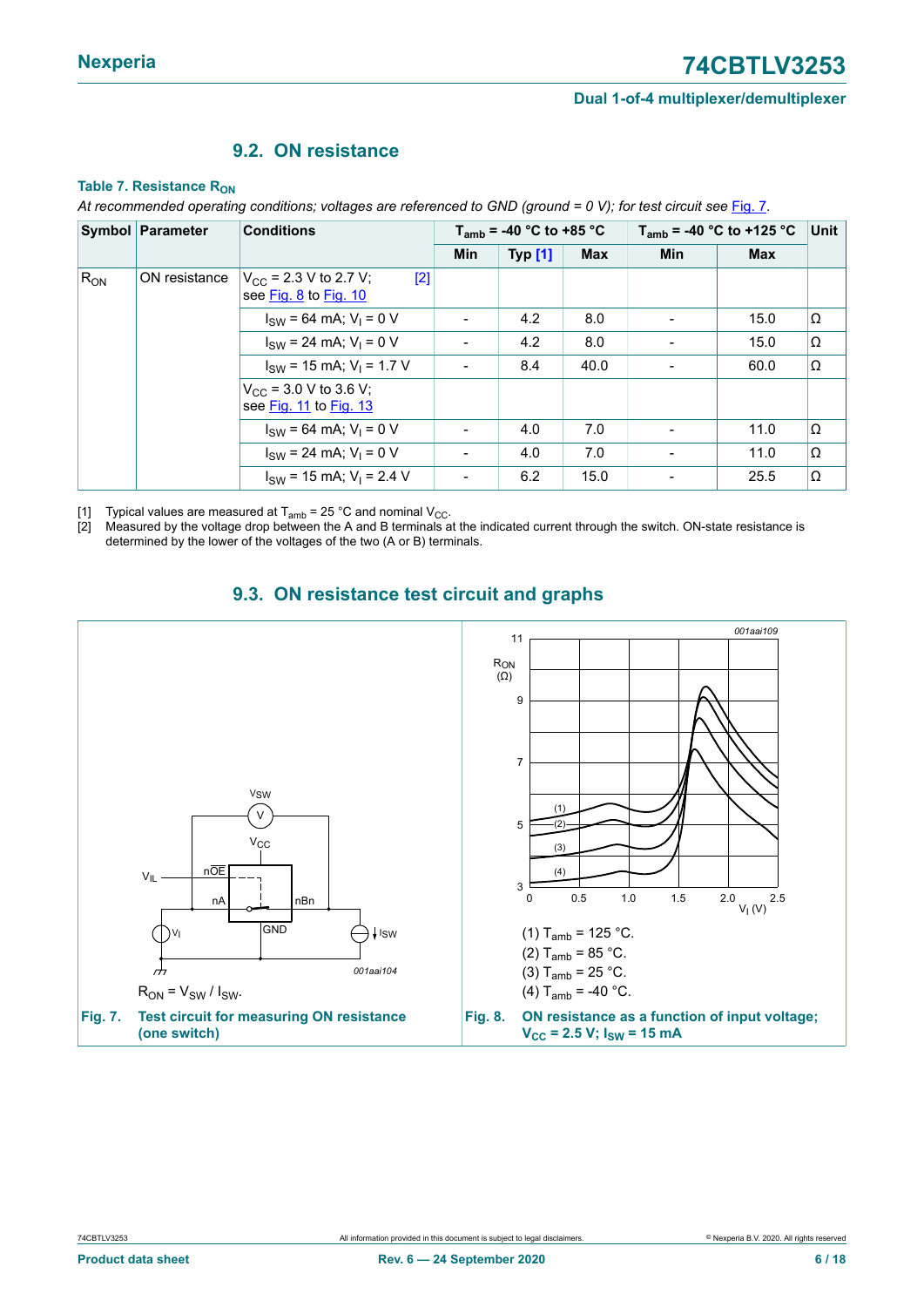### <span id="page-6-0"></span>**Dual 1-of-4 multiplexer/demultiplexer**

<span id="page-6-1"></span>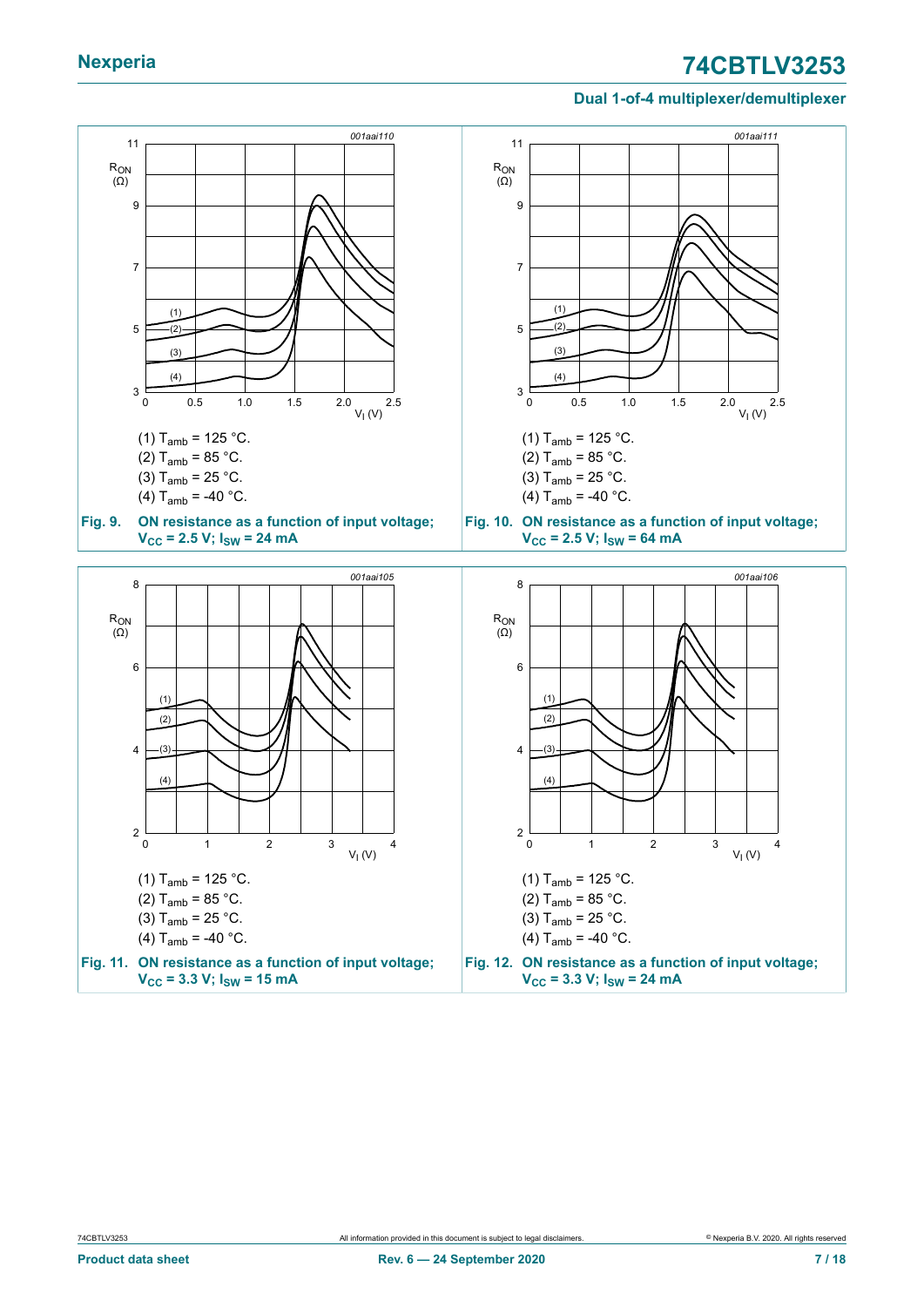### **Dual 1-of-4 multiplexer/demultiplexer**

<span id="page-7-0"></span>

# <span id="page-7-1"></span>**10. Dynamic characteristics**

### **Table 8. Dynamic characteristics**

*GND = 0 V; for test circuit see* [Fig. 16](#page-9-0)

|                 | Symbol Parameter | <b>Conditions</b>                           |            | $T_{amb}$ = -40 °C to +85 °C |            |                          | Unit<br>$T_{amb}$ = -40 °C<br>to $+125$ °C |    |
|-----------------|------------------|---------------------------------------------|------------|------------------------------|------------|--------------------------|--------------------------------------------|----|
|                 |                  |                                             | <b>Min</b> | <b>Typ [1]</b>               | <b>Max</b> | Min                      | <b>Max</b>                                 |    |
| t <sub>pd</sub> | propagation      | nA to nBn or nBn to nA; see Fig. 14 [2] [3] |            |                              |            |                          |                                            |    |
|                 | delay            | $V_{\rm CC}$ = 2.3 V to 2.7 V               |            |                              | 0.15       |                          | 0.25                                       | ns |
|                 |                  | $V_{CC}$ = 3.0 V to 3.6 V                   |            |                              | 0.15       | $\overline{\phantom{a}}$ | 0.25                                       | ns |
|                 |                  | Sn to nA; see Fig. 14<br>$[3]$              |            |                              |            |                          |                                            |    |
|                 |                  | $V_{\rm CC}$ = 2.3 V to 2.7 V               | 1.0        | 2.2                          | 6.8        | 1.0                      | 7.5                                        | ns |
|                 |                  | $V_{CC}$ = 3.0 V to 3.6 V                   | 1.0        | 2.0                          | 5.5        | 1.0                      | 6.1                                        | ns |
| $t_{en}$        | enable time      | nOE to nA or nBn; see Fig. 15<br>$[4]$      |            |                              |            |                          |                                            |    |
|                 |                  | $V_{CC}$ = 2.3 V to 2.7 V                   | 1.0        | 2.1                          | 5.0        | 1.0                      | 5.5                                        | ns |
|                 |                  | $V_{CC}$ = 3.0 V to 3.6 V                   | 1.0        | 1.9                          | 4.8        | 1.0                      | 5.3                                        | ns |
|                 |                  | Sn to nBn; see Fig. 15<br>$[4]$             |            |                              |            |                          |                                            |    |
|                 |                  | $V_{\rm CC}$ = 2.3 V to 2.7 V               | 1.0        | 2.1                          | 4.3        | 1.0                      | 4.7                                        | ns |
|                 |                  | $V_{CC}$ = 3.0 V to 3.6 V                   | 1.0        | 1.9                          | 4.0        | 1.0                      | 4.4                                        | ns |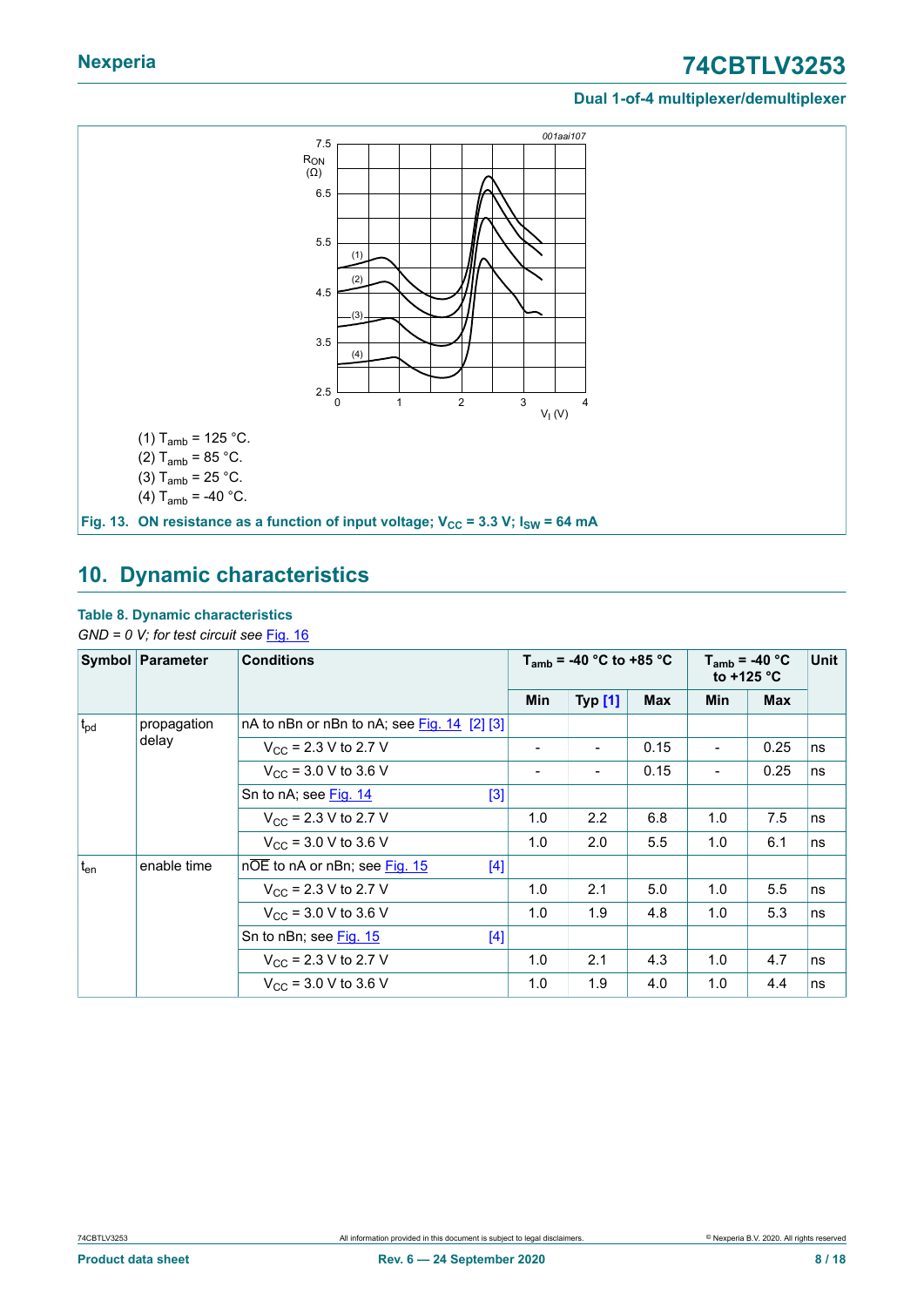### **Dual 1-of-4 multiplexer/demultiplexer**

<span id="page-8-0"></span>

|             | Symbol Parameter | <b>Conditions</b>                    | $T_{amb}$ = -40 °C to +85 °C |                | $T_{amb}$ = -40 °C<br>to +125 $^{\circ}$ C | Unit |            |           |
|-------------|------------------|--------------------------------------|------------------------------|----------------|--------------------------------------------|------|------------|-----------|
|             |                  |                                      | Min                          | <b>Typ [1]</b> | <b>Max</b>                                 | Min  | <b>Max</b> |           |
| $ t_{dis} $ | disable time     | nOE to nA or nBn; see Fig. 15<br>[5] |                              |                |                                            |      |            |           |
|             |                  | $V_{CC}$ = 2.3 V to 2.7 V            | 1.0                          | 2.6            | 5.5                                        | 1.0  | 6.1        | l ns      |
|             |                  | $V_{\text{CC}}$ = 3.0 V to 3.6 V     | 1.0                          | 3.2            | 5.4                                        | 1.0  | 5.9        | Ins       |
|             |                  | $[5]$<br>Sn to nBn; see Fig. 15      |                              |                |                                            |      |            |           |
|             |                  | $V_{\text{CC}}$ = 2.3 V to 2.7 V     | 0.8                          | 2.0            | 4.8                                        | 0.8  | 5.3        | lns.      |
|             |                  | $V_{\text{CC}}$ = 3.0 V to 3.6 V     | 1.0                          | 2.0            | 4.5                                        | 1.0  | 5.0        | <b>ns</b> |

[1]  $\,$  All typical values are measured at T $_{\sf amb}$  = 25 °C and at nominal V $_{\sf CC}$ .

[2] The propagation delay is the calculated RC time constant of the typical on-state resistance of the switch and the load capacitance, when driven by an ideal voltage source (zero output impedance).

[3]  $t_{pd}$  is the same as  $t_{PLH}$  and  $t_{PHL}$ .<br>[4]  $t_{en}$  is the same as  $t_{PZH}$  and  $t_{PZL}$ .

[4]  $t_{en}$  is the same as  $t_{PZH}$  and  $t_{PZL}$ .<br>[5]  $t_{dis}$  is the same as  $t_{PHZ}$  and  $t_{PLZ}$ .

<span id="page-8-1"></span> $t_{dis}$  is the same as  $t_{PHZ}$  and  $t_{PLZ}$ .

### <span id="page-8-3"></span>**10.1. Waveforms**



Measurement points are given in [Table](#page-9-1) 9.

V<sub>OL</sub> and V<sub>OH</sub> are typical output voltage levels that occur with the output load.

**Fig. 14. The data input (nA or nBn) to output (nBn or nA) propagation delays**

<span id="page-8-2"></span>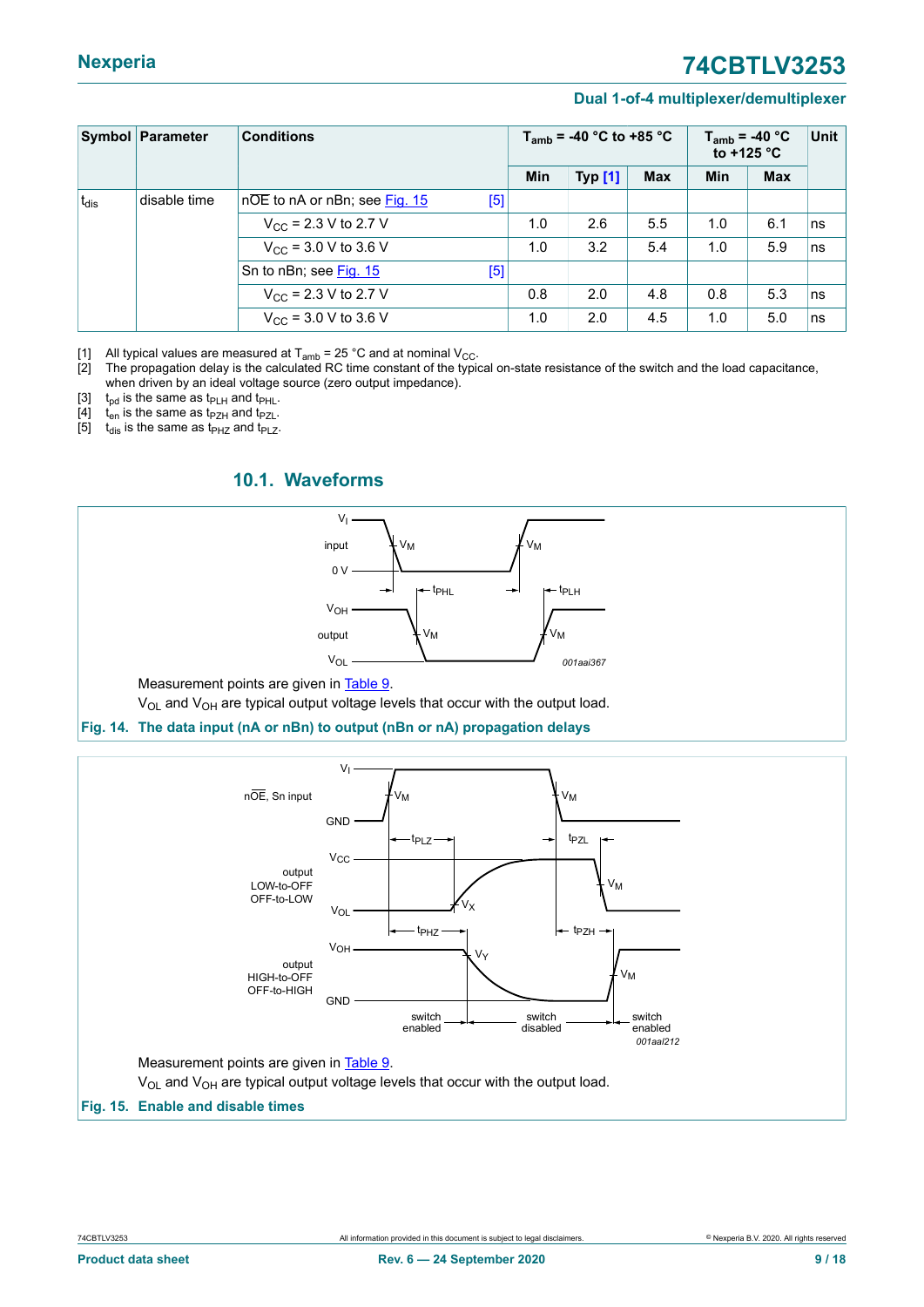### **Dual 1-of-4 multiplexer/demultiplexer**

<span id="page-9-0"></span>

| TUDIO VI MOUJULUITUITU DOMINJ<br><b>Supply voltage</b><br>Input |                      |              |             | <b>Output</b> |                   |                          |
|-----------------------------------------------------------------|----------------------|--------------|-------------|---------------|-------------------|--------------------------|
| $V_{\rm CC}$                                                    | Vм                   |              | $t_r = t_f$ | $V_{M}$       | $V_{\rm X}$       | Vv                       |
| $ 2.3 \vee \text{to } 2.7 \vee$                                 | $0.5V_{CC}$          | Vcc          | l≤ 2.0 ns   | $0.5V_{CC}$   | $V_{OL}$ + 0.15 V | V <sub>OH</sub> - 0.15 V |
| $3.0 V$ to 3.6 V                                                | $ 0.5$ V $_{\rm CC}$ | $\rm v_{cc}$ | $≤ 2.0$ ns  | $0.5V_{CC}$   | $V_{OL}$ + 0.3 V  | V <sub>OH</sub> - 0.3 V  |



<span id="page-9-1"></span>

*001aae331*

Test data is given in [Table](#page-9-2) 10.

Definitions for test circuit:

 $R_L$  = Load resistance.

 $C_L$  = Load capacitance including jig and probe capacitance.

 $R_T$  = Termination resistance should be equal to the output impedance  $Z_0$  of the pulse generator.

<span id="page-9-2"></span> $V_{EXT}$  = External voltage for measuring switching times.

### **Fig. 16. Test circuit for measuring switching times**

|  |  | Table 10. Test data |  |
|--|--|---------------------|--|
|  |  |                     |  |

| <b>Supply voltage</b>           | Load  |              | <b>VEXT</b>        |                                     |                   |
|---------------------------------|-------|--------------|--------------------|-------------------------------------|-------------------|
| $V_{\rm CC}$                    | ◡∟    | $R_L$        | <b>TPLH</b> , TPHL | T <sub>PZH</sub> , T <sub>PHZ</sub> | <b>TPZL, TPLZ</b> |
| $ 2.3 \vee \text{to } 2.7 \vee$ | 30 pF | 500 $\Omega$ | open               | <b>GND</b>                          | $2V_{CC}$         |
| $3.0 V$ to 3.6 V                | 50pF  | 500 $\Omega$ | open               | <b>GND</b>                          | $2V_{CC}$         |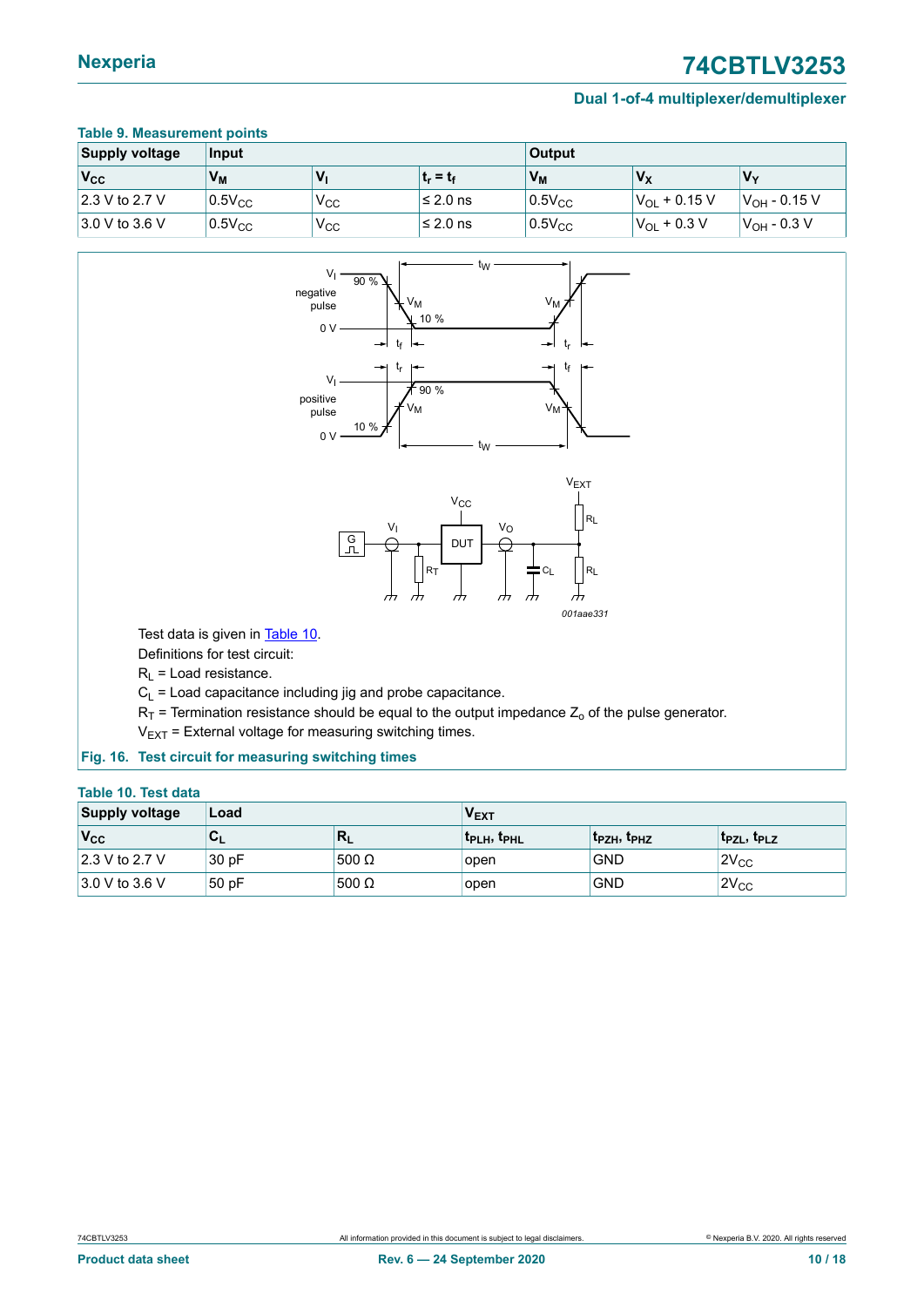### <span id="page-10-2"></span><span id="page-10-1"></span>**10.2. Additional dynamic characteristics**

### **Table 11. Additional dynamic characteristics**

*At recommended operating conditions; voltages are referenced to GND (ground = 0 V); V<sup>I</sup> = GND or VCC (unless otherwise specified); t<sup>r</sup> = t<sup>f</sup> ≤ 2.5 ns.*

|              | Symbol Parameter              | <b>Conditions</b>                                           |  | $T_{amb}$ = 25 °C |                |            | Unit       |
|--------------|-------------------------------|-------------------------------------------------------------|--|-------------------|----------------|------------|------------|
|              |                               |                                                             |  | Min               | T <sub>V</sub> | <b>Max</b> |            |
| $I_{(-3dB)}$ | $\pm$ 3 dB frequency response | $V_{CC}$ = 3.3 V; R <sub>L</sub> = 50 Ω; see <u>Fig. 17</u> |  | $\blacksquare$    | 302            |            | <b>MHz</b> |

#### [1]  $f_i$  is biased at 0.5V<sub>CC</sub>.

<span id="page-10-0"></span>

**Fig. 17. Test circuit for measuring the frequency response when channel is in ON-state**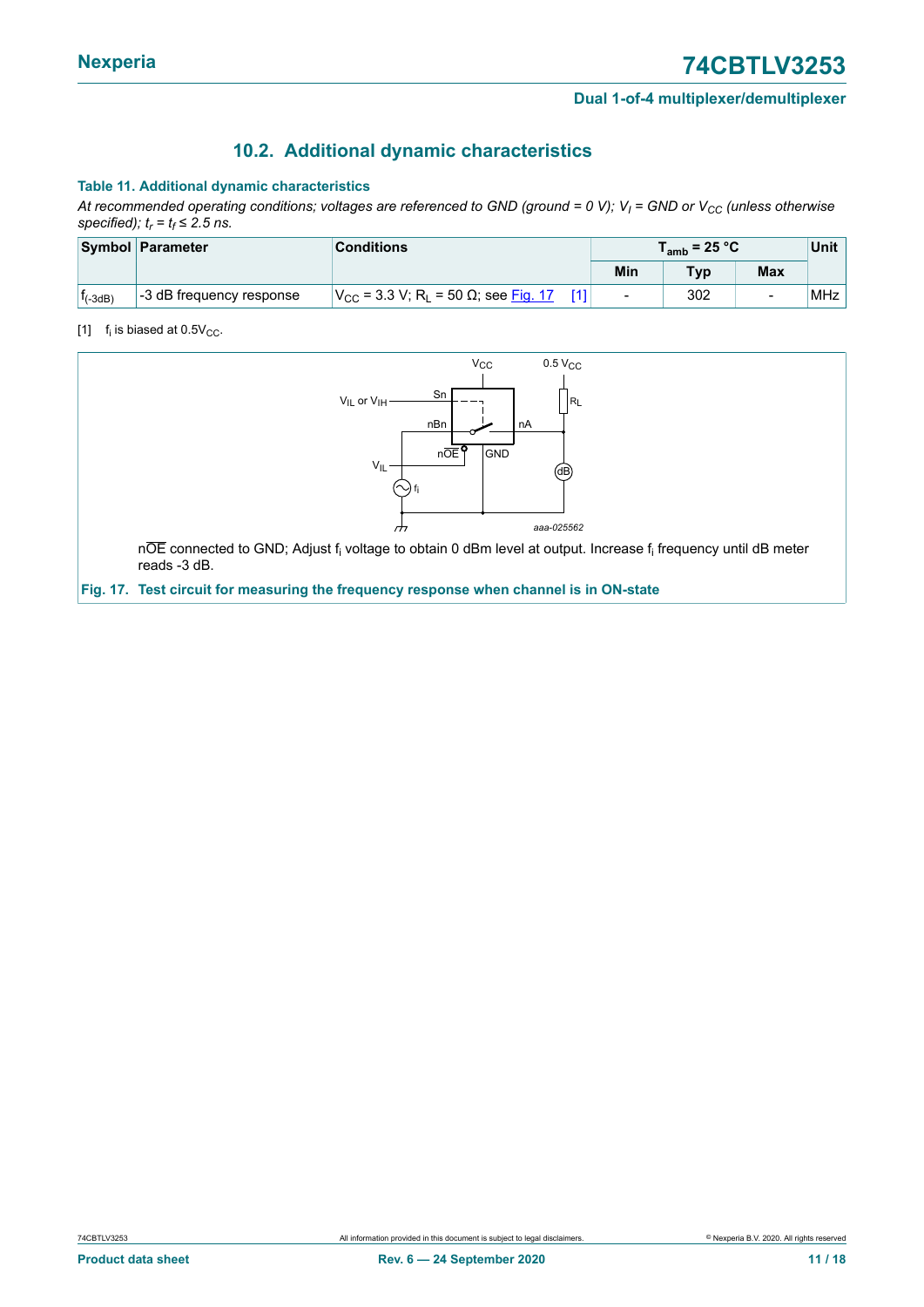# <span id="page-11-0"></span>**11. Package outline**



### **Fig. 18. Package outline SOT109-1 (SO16)**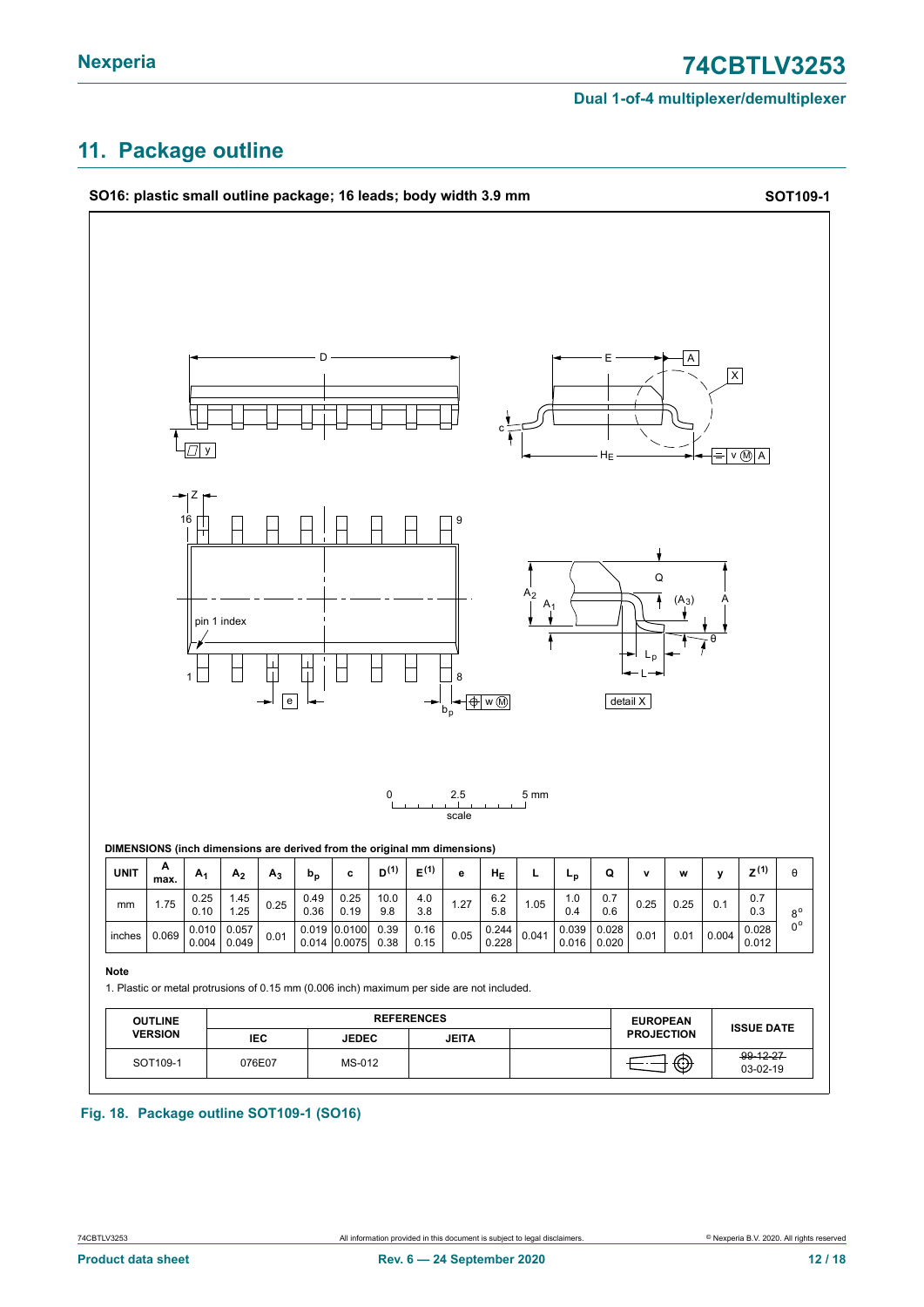### **Dual 1-of-4 multiplexer/demultiplexer**



**SSOP16: plastic shrink small outline package; 16 leads; body width 3.9 mm; lead pitch 0.635 mm SOT519-1**

**Fig. 19. Package outline SOT519-1 (SSOP16)**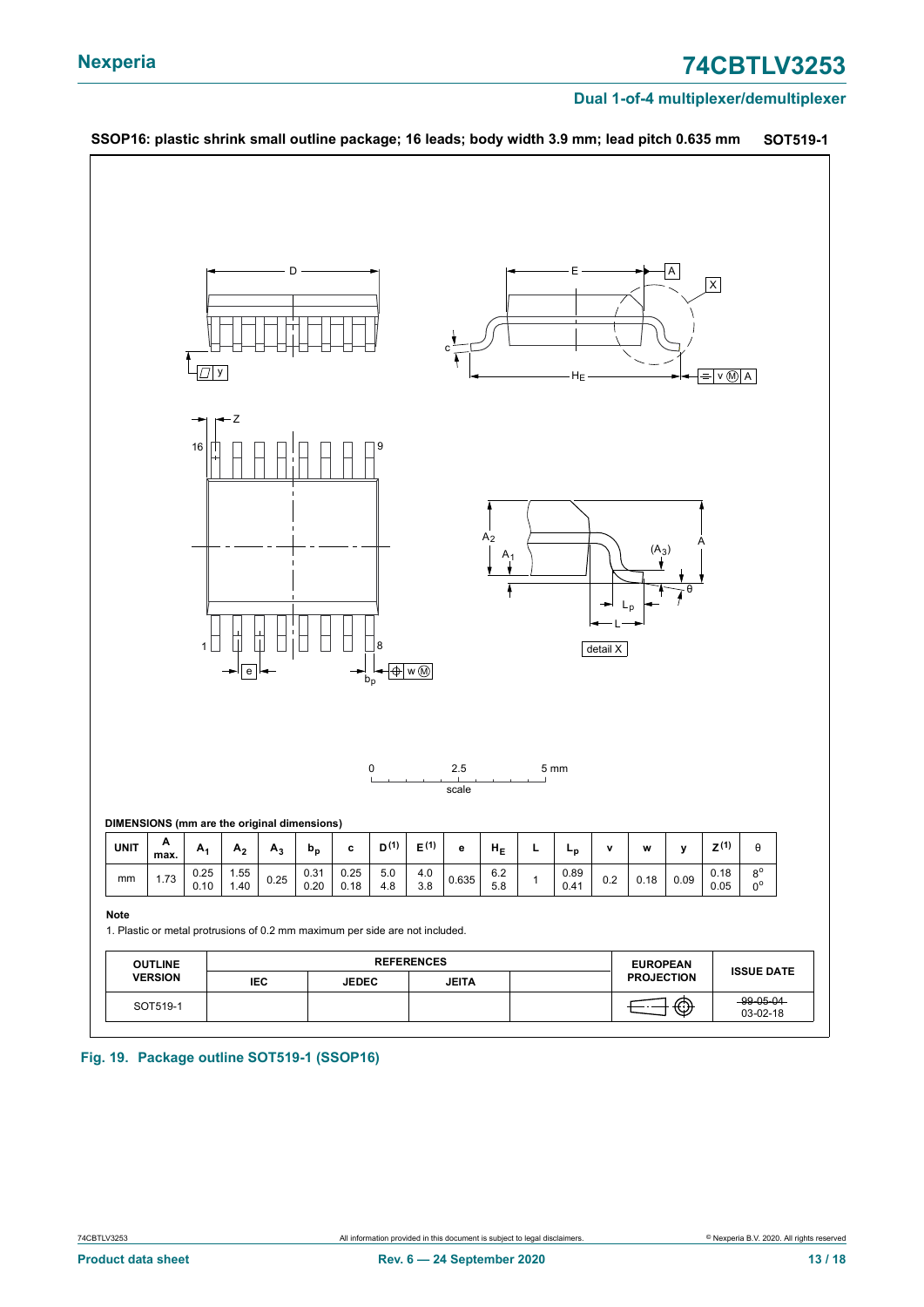

**Fig. 20. Package outline SOT403-1 (TSSOP16)**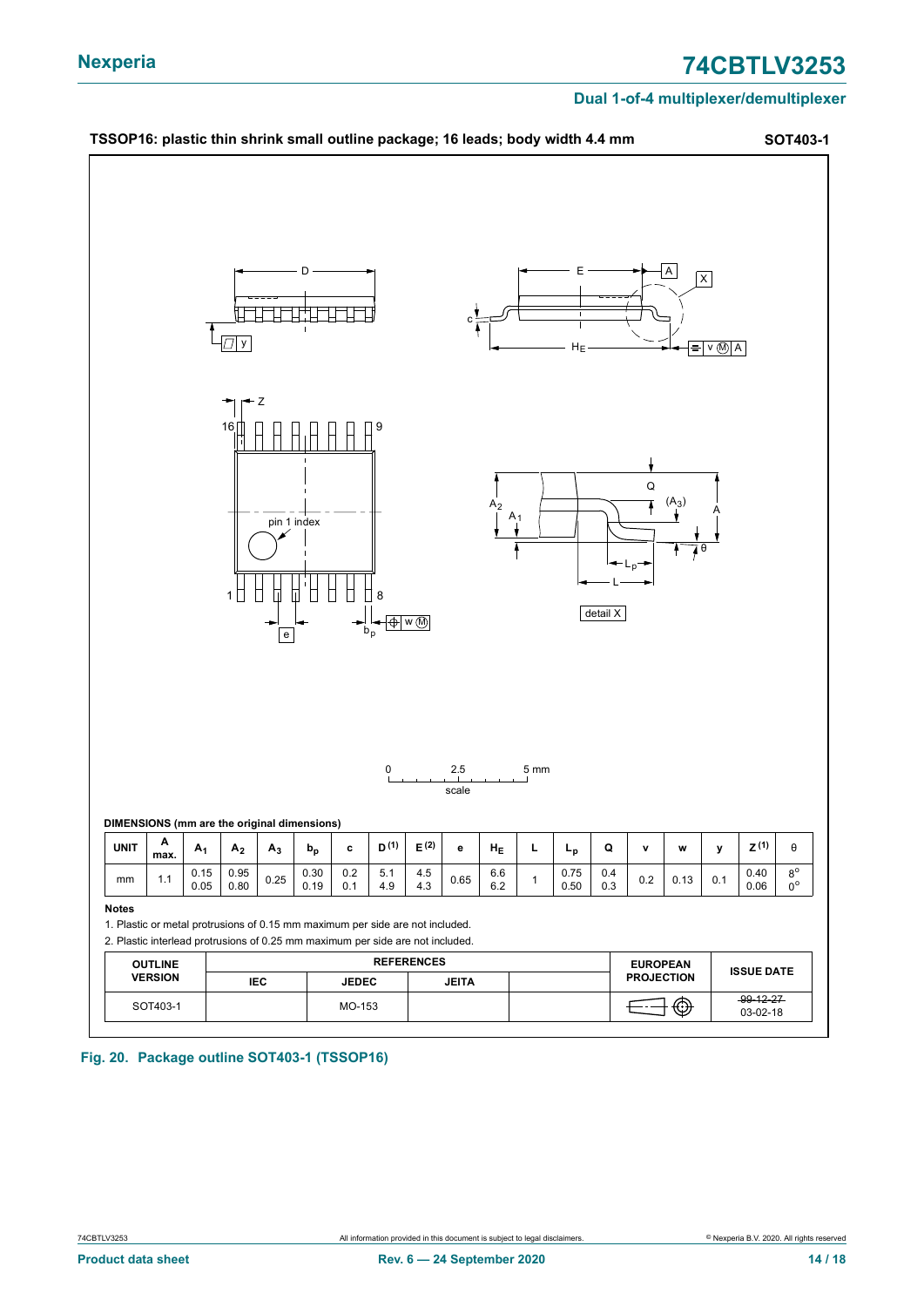

**Fig. 21. Package outline SOT763-1 (DHVQFN16)**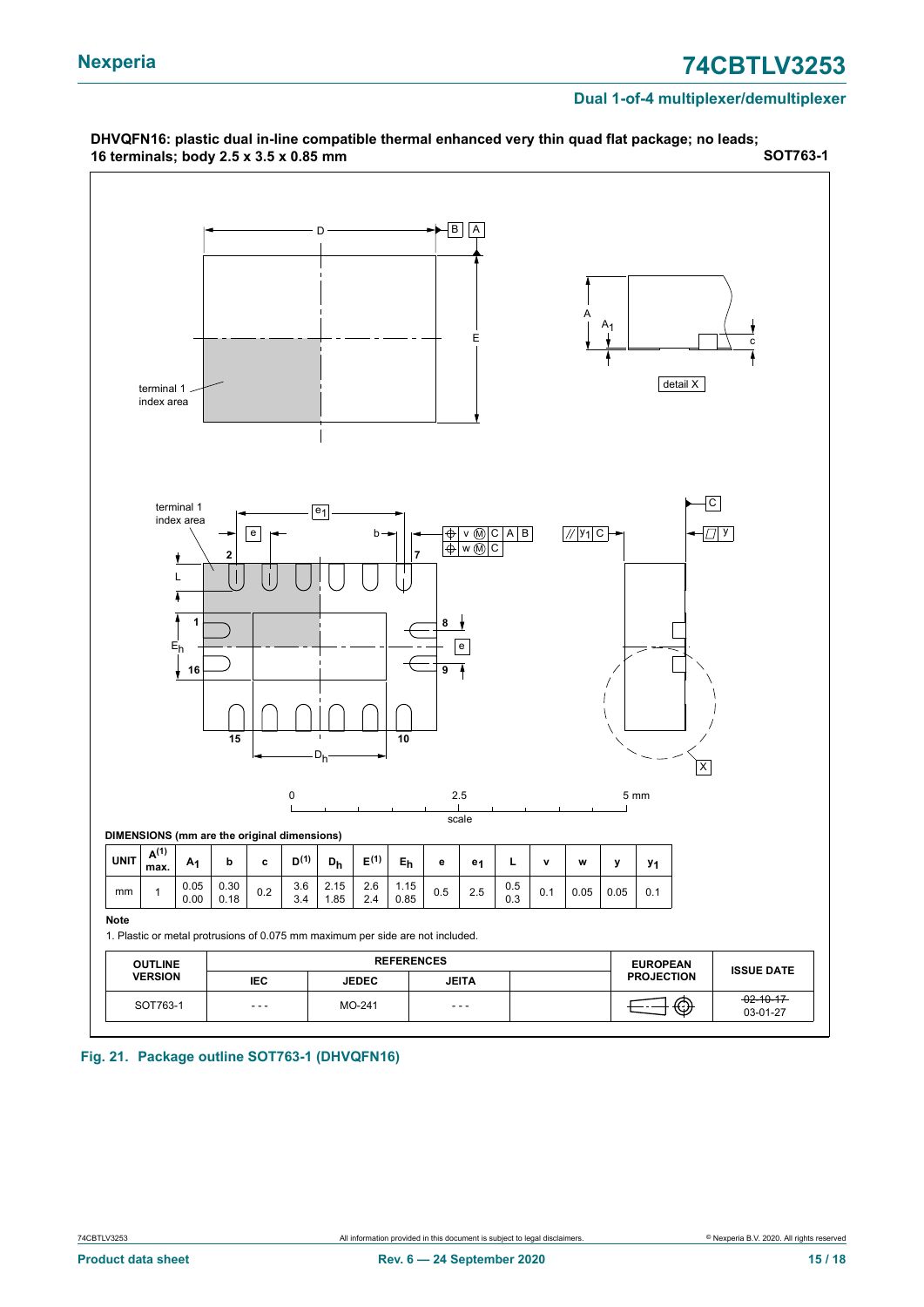### <span id="page-15-0"></span>**12. Abbreviations**

| <b>Table 12. Abbreviations</b> |                                         |  |  |  |  |
|--------------------------------|-----------------------------------------|--|--|--|--|
| Acronym                        | <b>Description</b>                      |  |  |  |  |
| <b>CDM</b>                     | <b>Charged Device Model</b>             |  |  |  |  |
| <b>CMOS</b>                    | Complementary Metal-Oxide Semiconductor |  |  |  |  |
| <b>DUT</b>                     | Device Under Test                       |  |  |  |  |
| <b>ESD</b>                     | ElectroStatic Discharge                 |  |  |  |  |
| <b>HBM</b>                     | Human Body Model                        |  |  |  |  |
| <b>MM</b>                      | Machine Model                           |  |  |  |  |

### <span id="page-15-1"></span>**13. Revision history**

### **Table 13. Revision history Document ID Release date Data sheet status Change notice Supersedes** 74CBTLV3253 v.6 20200924 Product data sheet - 74CBTLV3253 v.5 Modifications:  $\|\cdot\|$  The format of this data sheet has been redesigned to comply with the identity guidelines of Nexperia. • Legal texts have been adapted to the new company name where appropriate. • [Table](#page-3-1) 4: Derating values for  $P_{tot}$  total power dissipation updated. 74CBTLV3253 v.5 20161111 Product data sheet - 74CBTLV3253 v.4 Modifications: **• [Section 10.2](#page-10-2) added.** 74CBTLV3253 v.4 20111215 Product data sheet - 74CBTLV3253 v.3 Modifications: **• Legal pages updated.** 74CBTLV3253 v.3 20110107 Product data sheet - 74CBTLV3253 v.2 74CBTLV3253 v.2 20101125 Product data sheet - 74CBTLV3253 v.1 74CBTLV3253 v.1 20100108 Product data sheet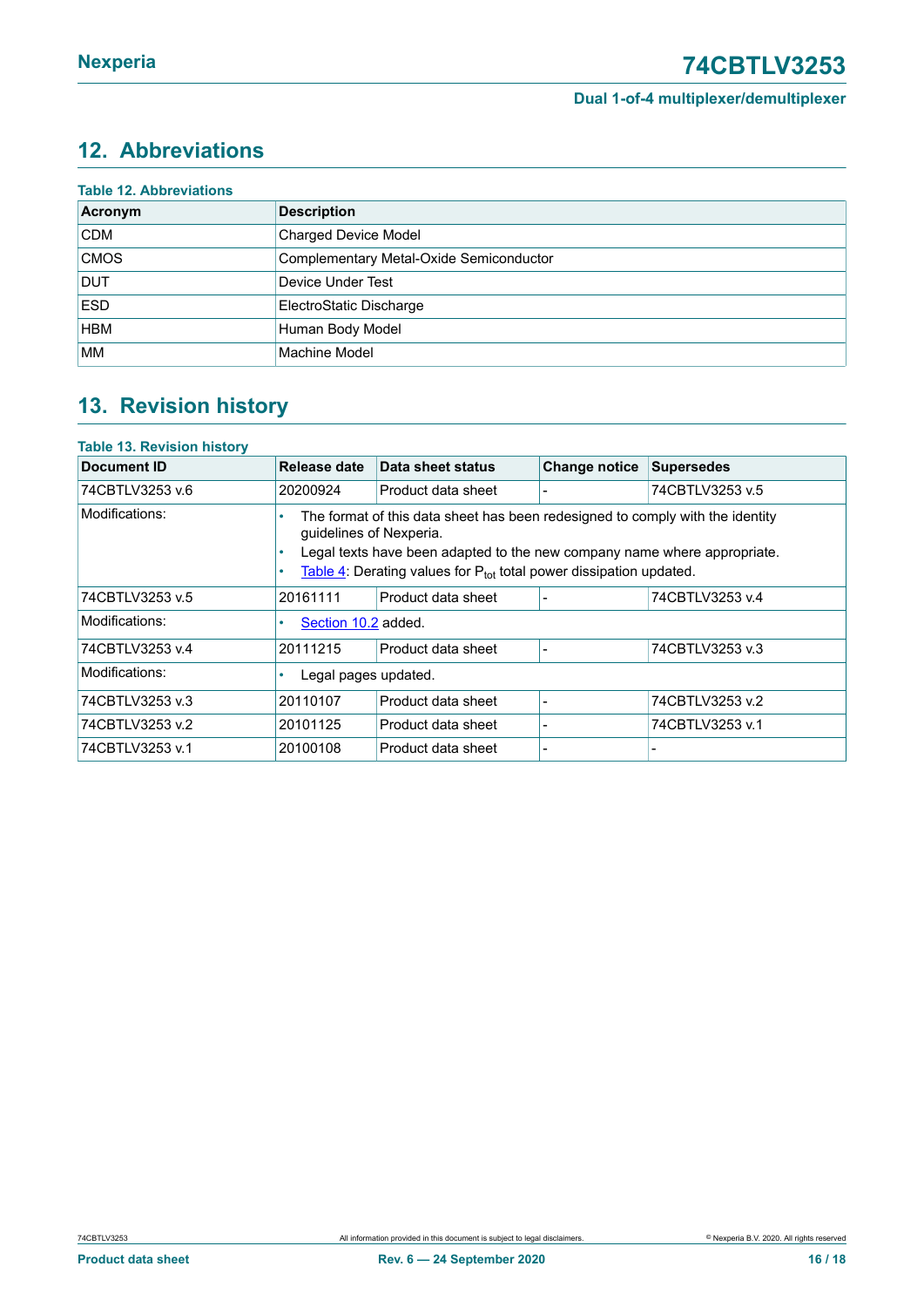**Dual 1-of-4 multiplexer/demultiplexer**

# <span id="page-16-0"></span>**14. Legal information**

#### **Data sheet status**

| Document status<br>$[1]$ [2]      | <b>Product</b><br>status [3] | <b>Definition</b>                                                                           |
|-----------------------------------|------------------------------|---------------------------------------------------------------------------------------------|
| Objective [short]<br>data sheet   | Development                  | This document contains data from<br>the objective specification for<br>product development. |
| Preliminary [short]<br>data sheet | Qualification                | This document contains data from<br>the preliminary specification.                          |
| Product [short]<br>data sheet     | Production                   | This document contains the product<br>specification.                                        |

[1] Please consult the most recently issued document before initiating or completing a design.

- The term 'short data sheet' is explained in section "Definitions".
- [3] The product status of device(s) described in this document may have changed since this document was published and may differ in case of multiple devices. The latest product status information is available on the internet at [https://www.nexperia.com.](https://www.nexperia.com)

#### **Definitions**

**Draft** — The document is a draft version only. The content is still under internal review and subject to formal approval, which may result in modifications or additions. Nexperia does not give any representations or warranties as to the accuracy or completeness of information included herein and shall have no liability for the consequences of use of such information.

**Short data sheet** — A short data sheet is an extract from a full data sheet with the same product type number(s) and title. A short data sheet is intended for quick reference only and should not be relied upon to contain detailed and full information. For detailed and full information see the relevant full data sheet, which is available on request via the local Nexperia sales office. In case of any inconsistency or conflict with the short data sheet, the full data sheet shall prevail.

**Product specification** — The information and data provided in a Product data sheet shall define the specification of the product as agreed between Nexperia and its customer, unless Nexperia and customer have explicitly agreed otherwise in writing. In no event however, shall an agreement be valid in which the Nexperia product is deemed to offer functions and qualities beyond those described in the Product data sheet.

#### **Disclaimers**

**Limited warranty and liability** — Information in this document is believed to be accurate and reliable. However, Nexperia does not give any representations or warranties, expressed or implied, as to the accuracy or completeness of such information and shall have no liability for the consequences of use of such information. Nexperia takes no responsibility for the content in this document if provided by an information source outside of Nexperia.

In no event shall Nexperia be liable for any indirect, incidental, punitive, special or consequential damages (including - without limitation - lost profits, lost savings, business interruption, costs related to the removal or replacement of any products or rework charges) whether or not such damages are based on tort (including negligence), warranty, breach of contract or any other legal theory.

Notwithstanding any damages that customer might incur for any reason whatsoever, Nexperia's aggregate and cumulative liability towards customer for the products described herein shall be limited in accordance with the Terms and conditions of commercial sale of Nexperia.

**Right to make changes** — Nexperia reserves the right to make changes to information published in this document, including without limitation specifications and product descriptions, at any time and without notice. This document supersedes and replaces all information supplied prior to the publication hereof

**Suitability for use** — Nexperia products are not designed, authorized or warranted to be suitable for use in life support, life-critical or safety-critical systems or equipment, nor in applications where failure or malfunction of an Nexperia product can reasonably be expected to result in personal

injury, death or severe property or environmental damage. Nexperia and its suppliers accept no liability for inclusion and/or use of Nexperia products in such equipment or applications and therefore such inclusion and/or use is at the customer's own risk.

**Quick reference data** — The Quick reference data is an extract of the product data given in the Limiting values and Characteristics sections of this document, and as such is not complete, exhaustive or legally binding.

**Applications** — Applications that are described herein for any of these products are for illustrative purposes only. Nexperia makes no representation or warranty that such applications will be suitable for the specified use without further testing or modification.

Customers are responsible for the design and operation of their applications and products using Nexperia products, and Nexperia accepts no liability for any assistance with applications or customer product design. It is customer's sole responsibility to determine whether the Nexperia product is suitable and fit for the customer's applications and products planned, as well as for the planned application and use of customer's third party customer(s). Customers should provide appropriate design and operating safeguards to minimize the risks associated with their applications and products.

Nexperia does not accept any liability related to any default, damage, costs or problem which is based on any weakness or default in the customer's applications or products, or the application or use by customer's third party customer(s). Customer is responsible for doing all necessary testing for the customer's applications and products using Nexperia products in order to avoid a default of the applications and the products or of the application or use by customer's third party customer(s). Nexperia does not accept any liability in this respect.

**Limiting values** — Stress above one or more limiting values (as defined in the Absolute Maximum Ratings System of IEC 60134) will cause permanent damage to the device. Limiting values are stress ratings only and (proper) operation of the device at these or any other conditions above those given in the Recommended operating conditions section (if present) or the Characteristics sections of this document is not warranted. Constant or repeated exposure to limiting values will permanently and irreversibly affect the quality and reliability of the device.

**Terms and conditions of commercial sale** — Nexperia products are sold subject to the general terms and conditions of commercial sale, as published at [http://www.nexperia.com/profile/terms,](http://www.nexperia.com/profile/terms) unless otherwise agreed in a valid written individual agreement. In case an individual agreement is concluded only the terms and conditions of the respective agreement shall apply. Nexperia hereby expressly objects to applying the customer's general terms and conditions with regard to the purchase of Nexperia products by customer.

**No offer to sell or license** — Nothing in this document may be interpreted or construed as an offer to sell products that is open for acceptance or the grant, conveyance or implication of any license under any copyrights, patents or other industrial or intellectual property rights.

**Export control** — This document as well as the item(s) described herein may be subject to export control regulations. Export might require a prior authorization from competent authorities.

**Non-automotive qualified products** — Unless this data sheet expressly states that this specific Nexperia product is automotive qualified, the product is not suitable for automotive use. It is neither qualified nor tested in accordance with automotive testing or application requirements. Nexperia accepts no liability for inclusion and/or use of non-automotive qualified products in automotive equipment or applications.

In the event that customer uses the product for design-in and use in automotive applications to automotive specifications and standards, customer (a) shall use the product without Nexperia's warranty of the product for such automotive applications, use and specifications, and (b) whenever customer uses the product for automotive applications beyond Nexperia's specifications such use shall be solely at customer's own risk, and (c) customer fully indemnifies Nexperia for any liability, damages or failed product claims resulting from customer design and use of the product for automotive applications beyond Nexperia's standard warranty and Nexperia's product specifications.

**Translations** — A non-English (translated) version of a document is for reference only. The English version shall prevail in case of any discrepancy between the translated and English versions.

#### **Trademarks**

Notice: All referenced brands, product names, service names and trademarks are the property of their respective owners.